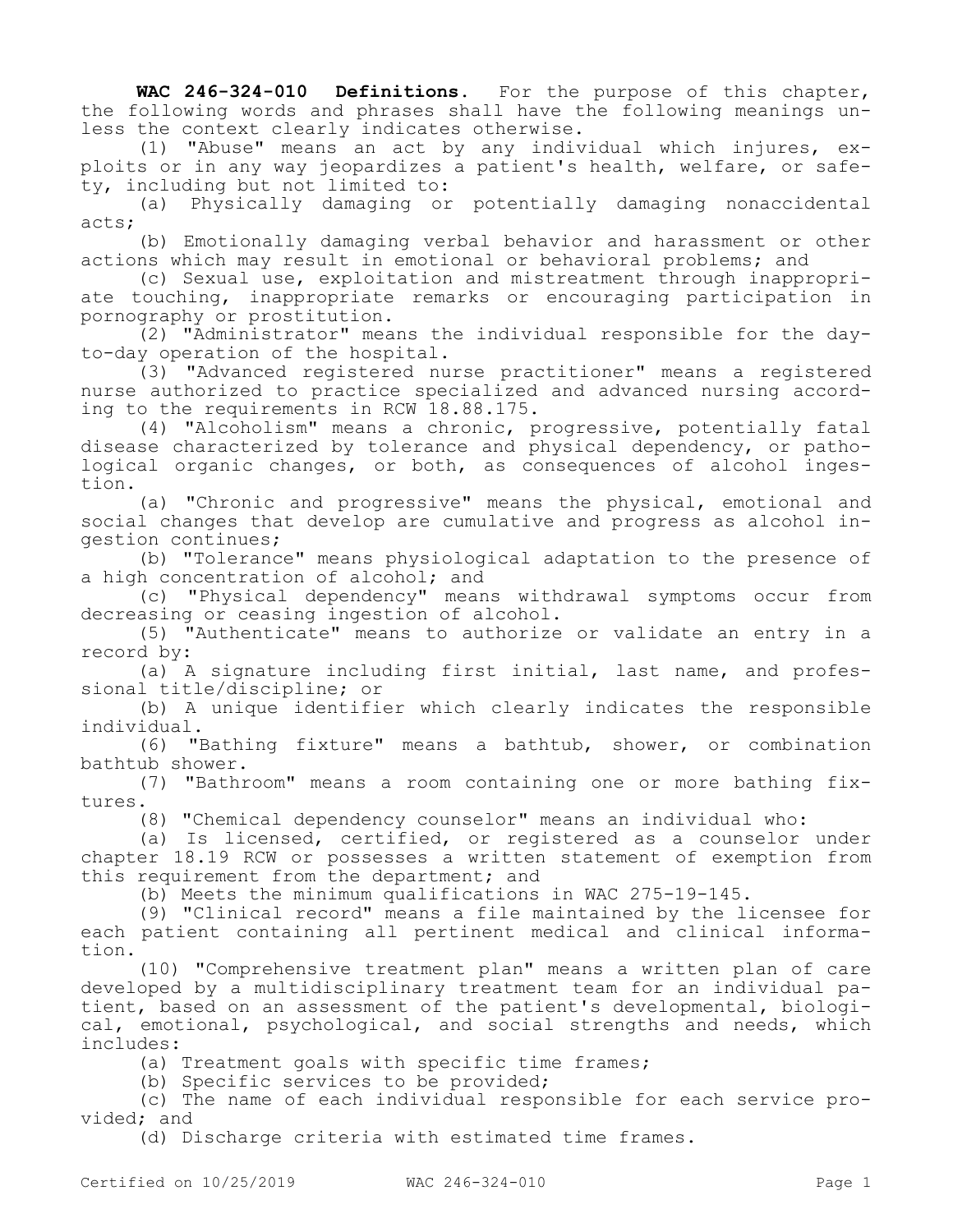(11) "Construction" means:

(a) A new building to be used as a hospital or part of a hospital;

(b) An addition, modification or alteration which changes the approved use of a room or area; and

(c) An existing building or portion thereof to be converted for use as a hospital.

(12) "Department" means the Washington state department of health.

(13) "Detoxification" means the process of ridding the body of the transitory effects of intoxication and any associated physiological withdrawal reaction.

(14) "Dietitian" means an individual certified under chapter 18.138 RCW.

(15) "Document" means to record, with authentication, date and time.

(16) "Family" means an individual or individuals:

(a) Designated by the patient, who may or may not be related to the patient; or

(b) Legally appointed to represent the patient.

(17) "Drug administration" means the act of an authorized individual giving a single dose of prescribed drug or biological to a patient according to the laws and regulations governing such acts.

(18) "Drug dispensing" means interpreting a prescription and, pursuant to that prescription, selecting, measuring, labeling, packaging, and issuing the prescribed medication to a patient or service unit of the facility.

(19) "Exemption" means a written authorization from the department which releases a licensee from meeting a specific requirement or requirements in this chapter.

(20) "Governing body" means the person legally responsible for the operation and maintenance of the hospital.

(21) "Intoxication" means acute poisoning or temporary impairment of mental or physical functioning caused by alcohol or associated substance use.

(22) "Health care professional" means an individual who practices health or health-related services within the individual's authorized scope of practice, who is licensed, certified or registered under Title 18 RCW;

(23) "Licensed bed capacity" means the patient occupancy level requested by the applicant or licensee and approved by the department.

(24) "Licensee" means the person to whom the department issues the hospital license.

(25) "Maximum security window" means a security window which, if operable, opens only with a key or special tool.

(26) "Multidisciplinary treatment team" means a group of individuals from various clinical services who assess, plan, implement and evaluate treatment for patients under care.

(27) "Neglect" means conduct which results in deprivation of care necessary to maintain a patient's minimum physical and mental health, including but not limited to:

(a) Physical and material deprivation;

(b) Lack of medical care;

(c) Inadequate food, clothing or cleanliness;

(d) Refusal to acknowledge, hear or consider a patient's concerns;

(e) Lack of social interaction and physical activity;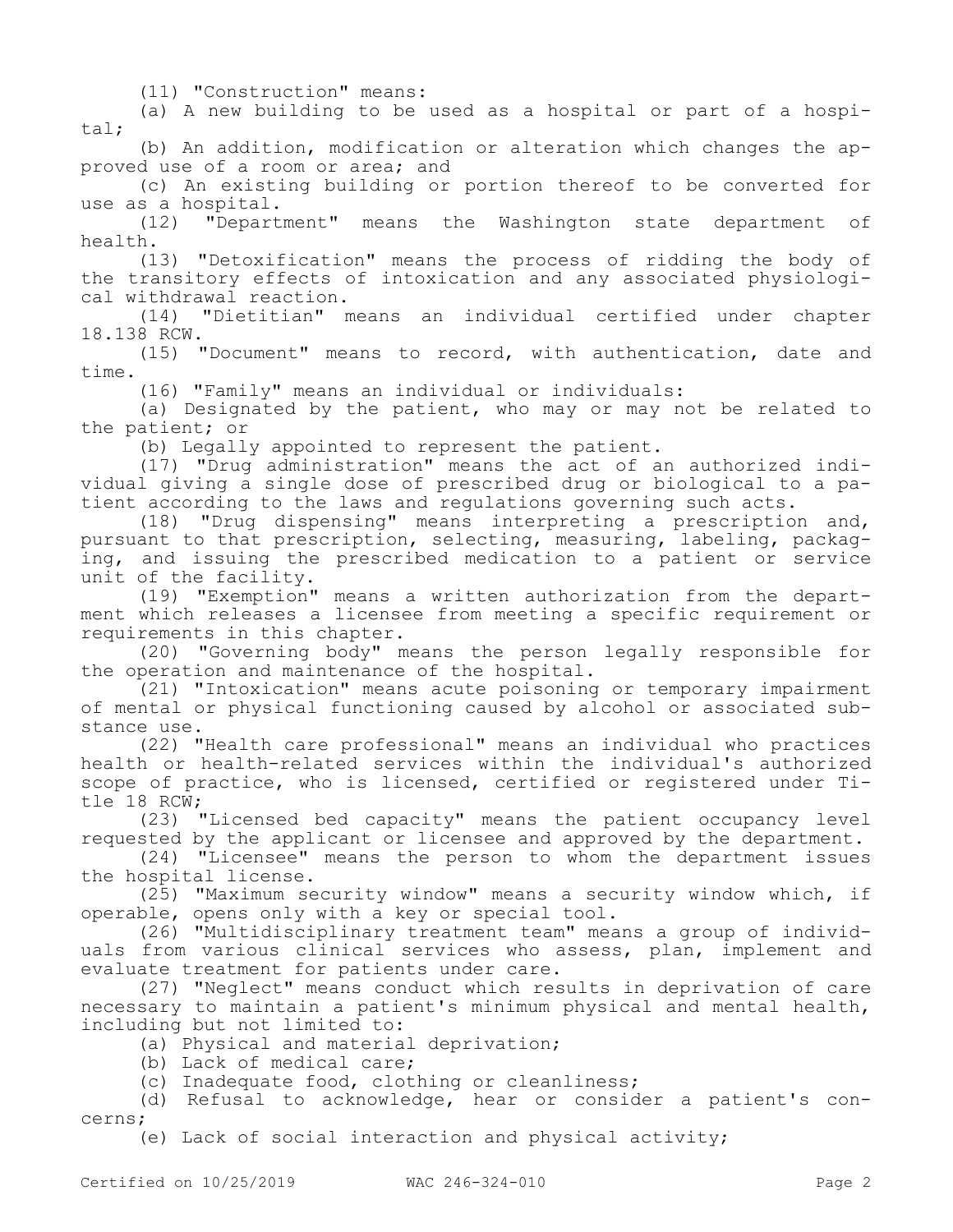(f) Lack of personal care; and

(g) Lack of supervision appropriate for the patient's level of functioning.

(28) "Patient-care staff" means permanent employees, temporary employees, volunteers, or contractors, who provide direct care services for patients.

(29) "Person" means any individual, firm, partnership, corporation, company, association, joint stock association, and the legal successor thereof.

(30) "Pharmacist" means an individual licensed as a pharmacist under chapter 18.64 RCW.

(31) "Pharmacy" means the central area in a hospital where prescriptions are filled, or drugs are stored and issued to hospital departments.

(32) "Physician" means an individual licensed under chapter 18.71 or 18.57 RCW.

(33) "Physician assistant" means an individual licensed under chapter 18.71A or 18.57A RCW.

(34) "Private alcoholism hospital" or "hospital" means a privately owned and operated establishment or institution which:

(a) Provides accommodations and services over a continuous period of twenty-four hours or more for two or more individuals who are not related to the licensee; and

(b) Is expressly for diagnosing, treating and caring for individuals with signs or symptoms of alcoholism and the complications of associated substance use, and other medical diseases appropriately treated and cared for in the facility.

(35) "Professional staff" means health care professionals appointed by the governing body to practice within the parameters of the professional staff bylaws.

(36) "Referred outpatient diagnostic service" means a diagnostic test or examination performed outside the hospital which:

(a) Is ordered by a member of the professional staff legally permitted to order such tests and examinations, to whom the findings and results are reported; and

(b) Does not involve a parenteral injection, local or general anesthesia, or a surgical procedure.

(37) "Registered nurse" means an individual licensed under chapter 18.88 RCW.

(38) "Security room" means a patient sleeping room designed, furnished and equipped to provide maximum safety and security.

(39) "Security window" means a window designed to inhibit exit, entry and injury to a patient, with safety glazing or other security feature to prevent breakage.

(40) "Self-administration" means the act of a patient taking the patient's own medication from a properly labeled container while on hospital premises, with the hospital responsible for appropriate medication use.

(41) "Sink" means a properly trapped plumbing fixture, with hot and cold water under pressure, which prevents back passage or return of air.

(42) "Special services" means clinical and rehabilitative activities or programs including, but not limited to:

(a) Educational and vocational training;

- (b) Dentistry;
- (c) Speech therapy;
- (d) Physical therapy;